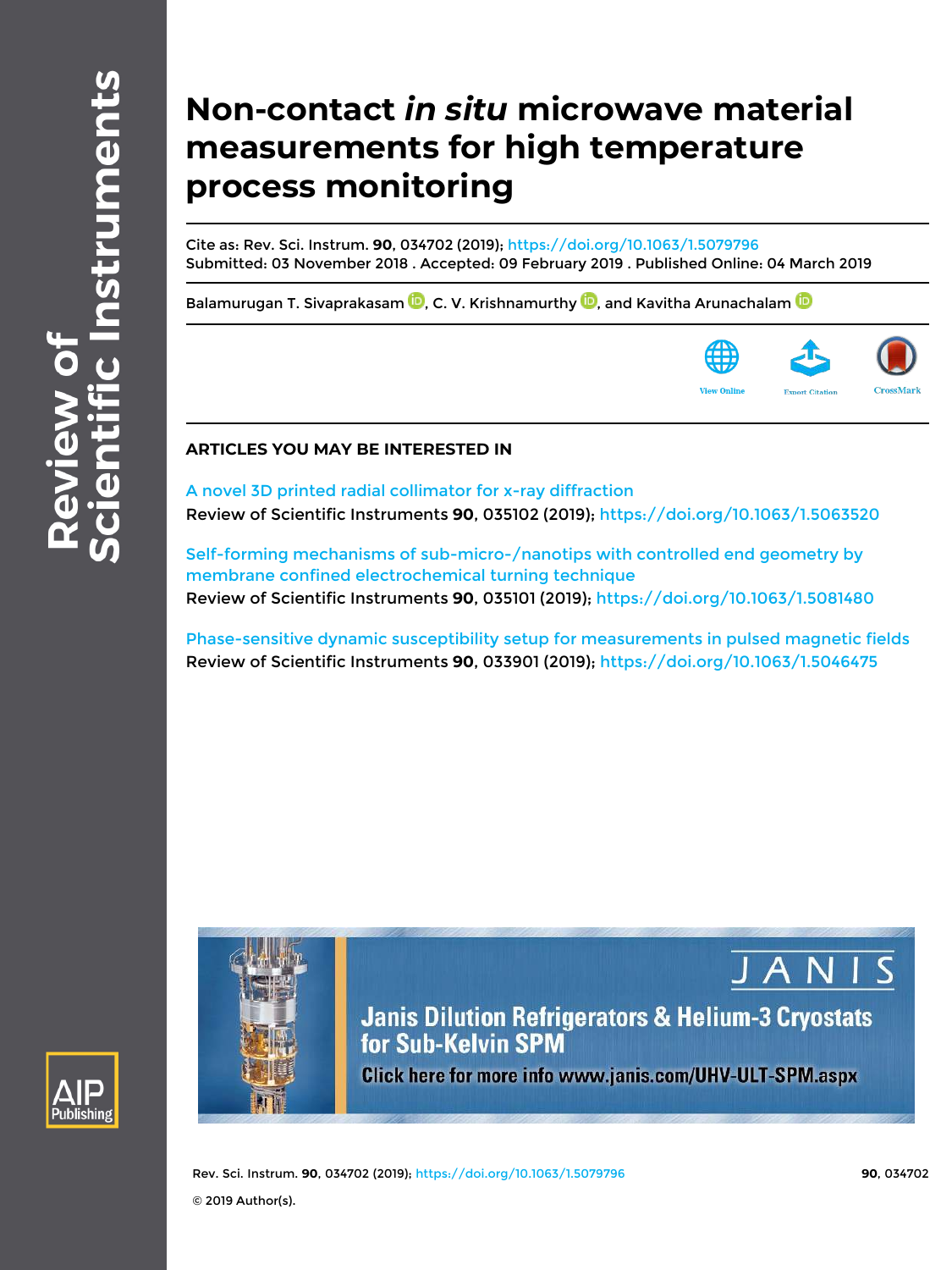## Non-contact *in situ* microwave material measurements for high temperature process monitoring



**a)**akavitha@iitm.ac.in

## ABSTRACT

Non-contact real time microwave measurement and signal analysis techniques to extract high temperature material parameters from the mono-static reflections gathered by a compact air cooled corrugated horn are presented in this work. Non-contact *in situ* microwave measurements gathered over 20–24 GHz inside a closed furnace were processed to identify the thermodynamic phase change temperature of metal and glass melts. The melting point of aluminum alloy and glass transition of a borosilicate glass matrix extracted from the time gated and processed microwave measurements were in good agreement with differential scanning calorimetry measurements. Thus, the ability to measure high temperature material process parameters using noncontact microwave measurements is demonstrated.

*Published under license by AIP Publishing.* https://doi.org/10.1063/1.5079796

## I. INTRODUCTION

Real time monitoring of material parameters at high temperatures is essential for production and quality control in chemical, petroleum, ceramic, polymer, and food processing industries. The use of furnace in industry varies depending on the process such as agitation, aeration, emulsion, slurry formation, high temperature foaming, and curing. High temperature monitoring of molten solids is conventionally carried out using thermo wells in contact with the furnace contents. Alternate techniques reported in the literature primarily measure the material level inside the industrial vessel.1–4 Boehmer and Smith<sup>1</sup> demonstrated an ultrasound sensor mounted inside the liquid sodium vessel for continuous measurement of the sodium level in a fast breeder reactor. Contact type acoustic sensing was proposed for measurement of the level of molten glass inside the furnace using a buffer rod immersed in the glass melt for guiding the wave<sup>2</sup> and mechanical properties<sup>5</sup> of metals using the respective metallic waveguide. Air coupled ultrasound sensors at a high

operating frequency suffer from signal attenuation when operated in pulse echo mode.<sup>6</sup> Pitch catch and transmission modes were proposed to reduce the impact of attenuation but were not demonstrated for high temperature material measurements in a furnace. The ability to measure temperature and emissivity of molten glass was demonstrated using a millimeter wave open ended corrugated dielectric waveguide operating in contact mode at 137 GHz.<sup>3</sup> The signal received for varying dielectric waveguide immersion lengths in the molten mass was related to the material state. Material and vapour deposition on the waveguide was reported to influence the measurements when exposed for long duration. Furthermore, the receiver for gathering the thermal emission is very sensitive to variation in ambient noise and temperature and noise temperature of the receiver electronics. Thus, it is challenging to deploy this technique in an industrial environment. Noncontact microwave measurements over 8-12 GHz using a regular horn and vector network analyzer (VNA) demonstrated the ability to measure the displacement in the level of molten glass with sub-millimeter accuracy.<sup>4</sup> Microwave reflections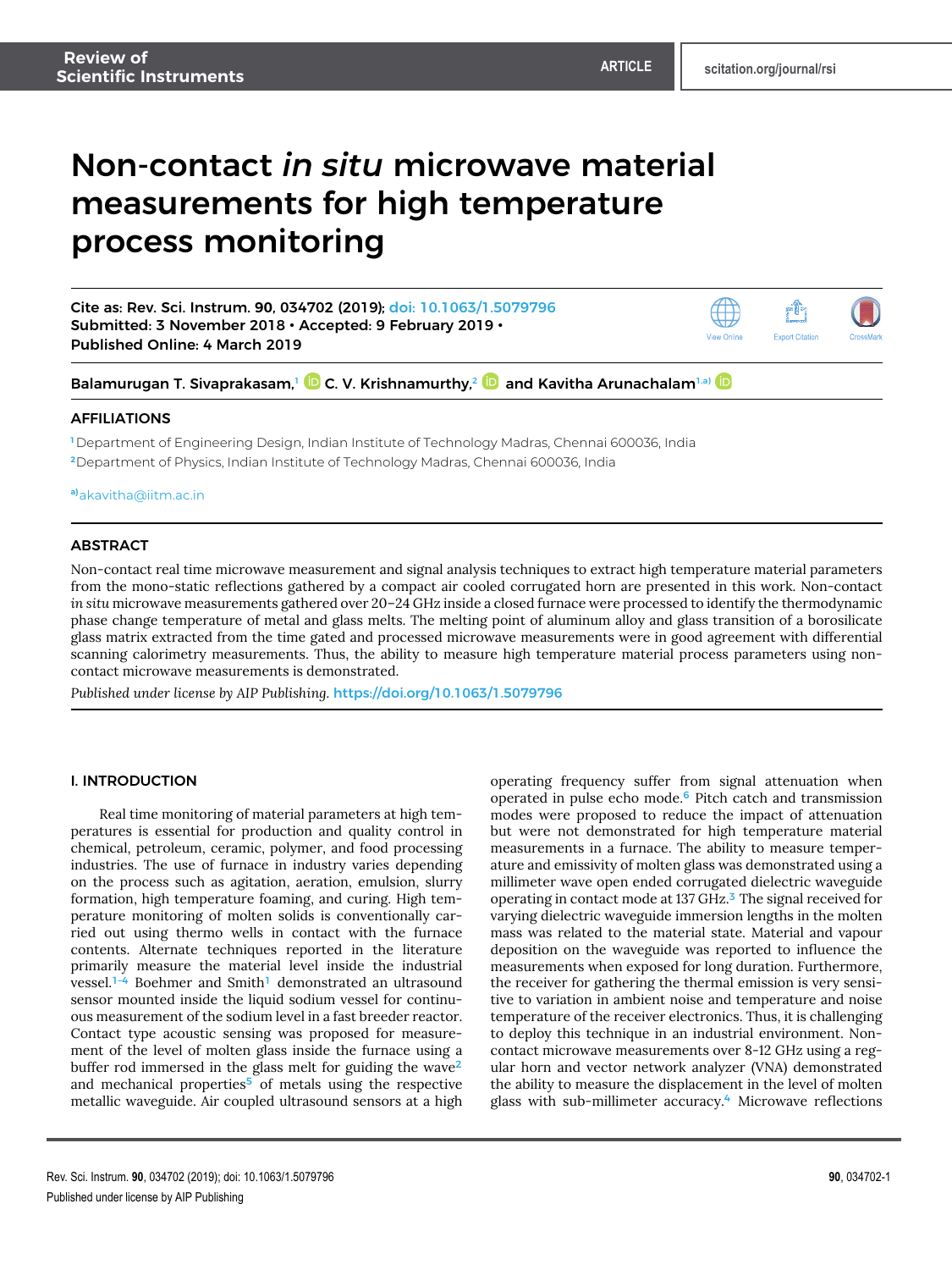recorded in a glass furnace with a wide opening were analyzed using the interferometry technique to measure the differential change in the level of the molten glass and not the absolute level.<sup>4</sup> Furthermore, as this technique is based on the interferometry principle, it has ambiguity in measuring displacement more than half wavelength. Finally, the proposed signal processing technique<sup>4</sup> does not yield high temperature material properties such as melting point and glass transition temperatures.

Prior work reported in the literature clearly indicates limited high temperature non-contact sensors for *in situ* measurement of high temperature material process parameters. Microwave based remote sensing is well suited for noncontact and non-destructive material evaluation<sup>7</sup> and long range measurement in a high temperature environment as they are not significantly influenced by temperature and pressure variations. Metal horn antennas commonly used for noncontact industrial level gauging have a relatively high side lobe level and asymmetric beam pattern in the vertical and horizontal illumination planes.<sup>8</sup> Dielectric rod antennas (8.5-10.5 GHz) reported for level measurement have a low side lobe level but limited operating temperature  $\left( < 200 \degree C \right)$ . A compact air cooled corrugated metal horn operating at 22 GHz center frequency with a low side lobe level (<−20 dB), 20 dB gain, and a symmetric beam in the transverse plane was recently reported for real time *in situ* microwave measurement of material level at high temperatures.<sup>10</sup> A detailed analysis on the design, numerical optimization, and free space characterization of the corrugated horn for Gaussian beam was reported at room temperature in our prior work.<sup>10</sup> A high temperature sensor with a Gaussian (symmetric) beam was designed as industrial furnaces typically have ports with limited field of view and internal structures that can cause additional echoes which may potentially merge with the signal reflected by the target. Extensive measurements were carried out at room temperature for static and dynamically varying surfaces to quantify sensor accuracy and measurement stability for non-contact level measurement.<sup>10</sup> Preliminary measurement on the material level was reported for scrap metal inside a closed furnace to demonstrate the sensor suitability for high temperature applications.<sup>10</sup>

In this work, we present the signal analysis techniques for extracting thermodynamic phase change temperature of electric conducting and dielectric materials from the time gated *in situ* microwave reflections gathered by the air cooled corrugated horn reported in our earlier work.<sup>10</sup> Signal processing to compensate for the distortions introduced by discrete data sampling and band limited frequency domain measurements in the time domain is presented. Methodology for scaling and renormalization of the gated time domain reflection is presented to compensate for the effects of windowing in the processed frequency domain measurements. The proposed signal processing methodology is independent of the high temperature material. To validate the methodology, experiments were conducted for conductive (metal) and dielectric (glass) melts, and the information gathered from the processed microwave signals was verified with standard laboratory test and measurement techniques.

The organization of the paper is as follows: Sec. II presents the microwave measurement setup and high temperature materials used in this study. Section III presents the signal processing methodology to identify material thermodynamic phase change temperature from the microwave reflection measurements. Section IV presents the processed microwave frequency domain measurements for electrically conducting and dielectric materials and their comparison with conventional laboratory measurements. A summary of this work and comparison with other *in situ* sensors reported in the literature is covered in Sec. V. Section VI presents the conclusion.

## II. HIGH TEMPERATURE MEASUREMENT SETUP AND MATERIALS

#### A. Measurement setup

Figure 1 shows the illustration of the experimental setup for *in situ* high temperature microwave material measurement



**FIG. 1**. High temperature non-contact *in situ* microwave material measurement setup. Cut view of the closed furnace illustrating sensor arrangement and positioning of the crucible and thermocouple sensors inside the closed furnace. Note:  $\mathtt{TC_{1}},$ TC<sup>2</sup> , and TC<sup>3</sup> are K-type thermocouples connected to DAQ; *Re*, *Rm*, and *R<sup>l</sup>* are the distance of the bottom of the empty crucible, material surface, and the level of the material inside the crucible measured with respect to the antenna aperture, respectively.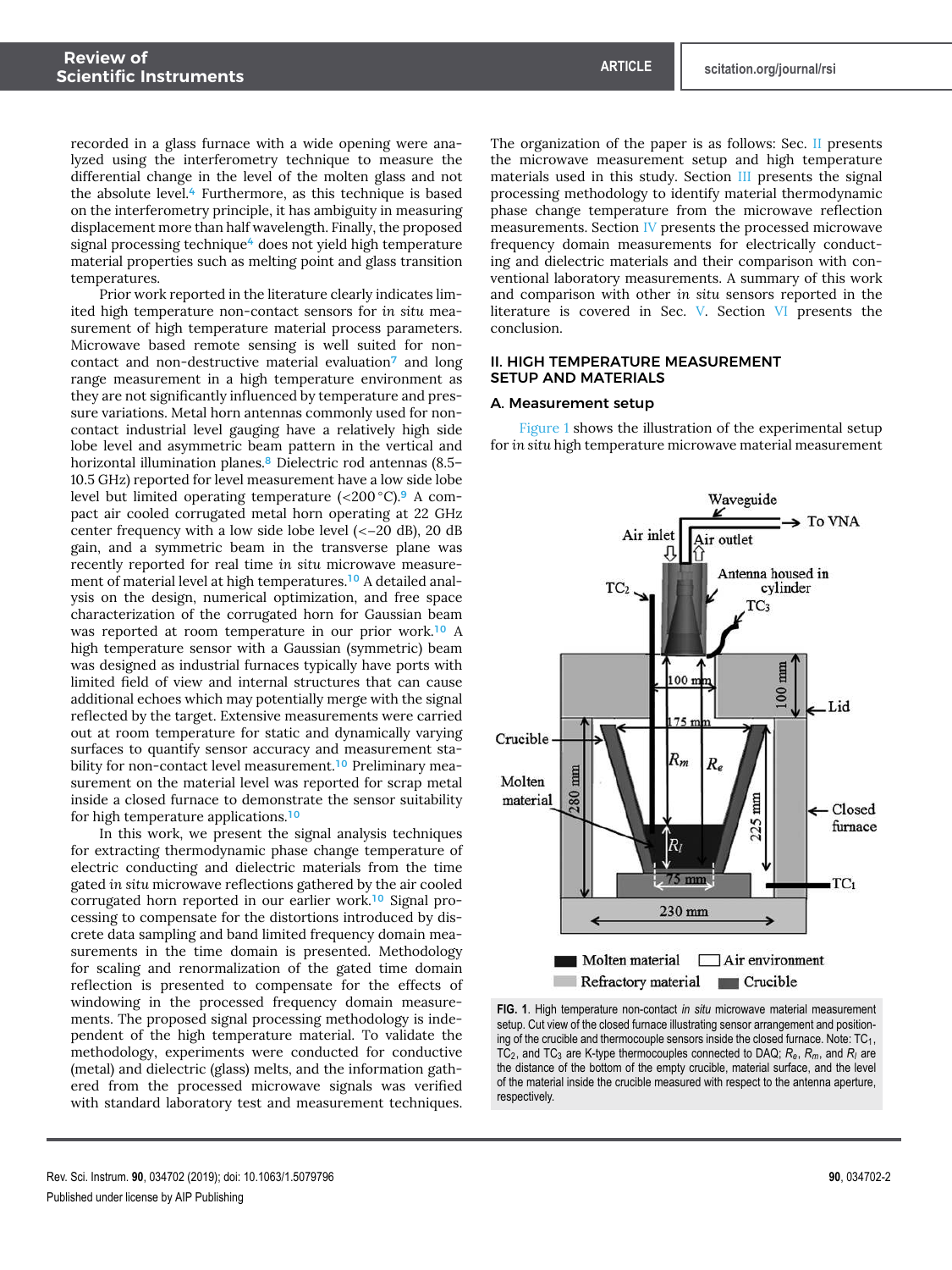in a closed furnace with inner dimensions  $230 \text{ mm} \times 230 \text{ mm}$  $\times$  280 mm and the location of the microwave antenna in the measurement setup. The sensor is a corrugated conical horn antenna with an aperture diameter of 52 mm fitted with a 3.7 mm thick quartz disc to avoid deposition of fine particles and vapor inside the antenna during *in situ* measurements in the furnace. The antenna was housed in a cylindrical hollow tube with provisions to circulate room temperature air  $(30 °C)$ for sensor cooling and maintain an air curtain in front of the quartz aperture to avoid particle and vapor deposition during *in situ* measurements in the furnace.

The continuous wave (CW) reflections from the crucible were gathered for discrete frequency steps over 20- 24 GHz with −5 dBm transmitted power using a handheld VNA (N 9952A, Keysight Technologies, USA) remotely controlled by a computer. The furnace temperature and heating rate were controlled using a programmable controller. The temperature of the furnace, material inside the crucible, and antenna aperture were continuously recorded during measurement using K-type thermocouples (TC $_1$ , TC $_2$ , TC $_3$ ) connected to the computer through a universal serial bus (USB) data acquisition board (DAQ) (NI 9211, National Instruments, USA).

#### B. High temperature materials

Aluminum and glass were used for measuring the material thermodynamic phase change temperature from the microwave measurements. The solidified molten scrap metal in the crucible was used for measuring the melting point temperature  $(T_m)$  of aluminum. Low sodium borosilicate glass beads with an average bead diameter of 2 mm were used to measure the glass transition  $(T_q)$  temperature. The grain sizes (bead diameter) of the beads were between 1.7 mm and 2.36 mm and were verified using ASTM E11-70. The elemental composition of the materials was analyzed using the energy dispersive X-ray spectroscopy (EDS) technique (TEAM™ PEGASUS, EDS, USA). The melting point (*Tm*) of aluminum and glass transition (*Tg*) temperature of borosilicate glass were measured using the differential scanning calorimetry (DSC) technique. Simultaneous thermogravimetry (TG) and differential thermal analysis (DTA) of the material samples were carried out on a SEIKO instrument, Inc., EXSTAR TG/DTA 6300 analyzer. DSC measurements of specimens of about 10.5 mg were recorded using nitrogen as the purge gas (200 ml/min) at a heating rate of  $10\degree C/\text{min}$  with  $Al_2O_3$ (alumina) as a reference material.

#### *1. Aluminum alloy*

Table I shows the elemental composition of the aluminum alloy used in this work determined from EDS analysis. The composition indicates approximately 74% of aluminum and the presence of other elements in the metal alloy. Figure 2(a) shows the EDS spectrum of the aluminum alloy. The peaks indicate the intensity of the individual elements identified from energy dispersive X-ray analysis (EDAX). Figure 2(b) shows the DSC results of aluminum alloy. The intersection of the tangents near the peak in Fig.  $2(b)$  indicates the material

#### **TABLE I**. Composition of aluminum alloy.

| Element       | Weight (%) |  |
|---------------|------------|--|
| Chlorine (Cl) | 0.31       |  |
| Iron (Fe)     | 0.71       |  |
| Oxygen (O)    | 5.79       |  |
| Silicon (Si)  | 9.37       |  |
| Carbon(C)     | 9.88       |  |
| Aluminum (Al) | 73.94      |  |

thermodynamic phase change temperature, i.e., melting point, *T<sup>m</sup>* of the metal alloy, obtained from the DSC-TGA (thermogravimetric analysis) measurements. Due to the presence of other elements and impurities, the melting point of aluminum alloy was measured as  $560\,^{\circ}\text{C}$ , which is lower than the pure metal (660 ◦C).<sup>11</sup>



**FIG. 2**. Characterization of the aluminum alloy used for high temperature material measurement. (a) Elemental composition analyzed using the energy dispersive X-ray spectroscopy (EDS) technique and (b) differential scanning calorimetry (DSC) data of the alloy indicating the melting point temperature as 560 ◦C.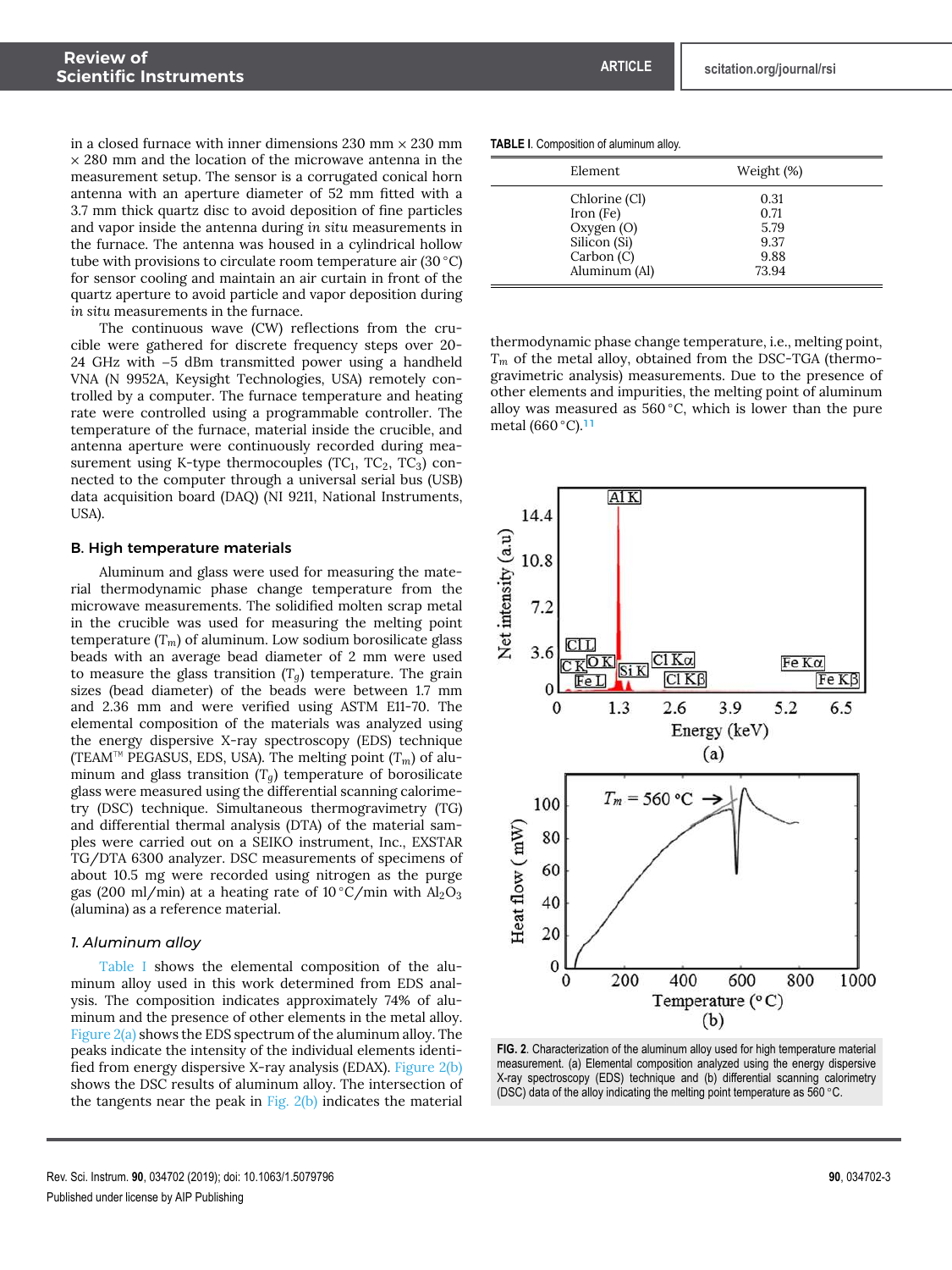| <b>TABLE II.</b> Composition of borosilicate glass. |  |  |
|-----------------------------------------------------|--|--|
|-----------------------------------------------------|--|--|

| Element.                                                                                                                              | Weight (%)                                                             |
|---------------------------------------------------------------------------------------------------------------------------------------|------------------------------------------------------------------------|
| Sulfur (S)<br>Titanium (Ti)<br>Iron (Fe)<br>Magnesium (Mg)<br>Aluminum (Al)<br>Silicon (Si)<br>Boron (B)<br>Sodium (Na)<br>Carbon (C) | 0.12<br>0.22<br>0.28<br>0.72<br>1.58<br>6.88<br>9.67<br>10.11<br>18.44 |
| Oxygen (O)                                                                                                                            | 51.98                                                                  |

## *2. Borosilicate glass*

Table II shows the glass composition obtained from EDAX measurements. Figure  $3(a)$  shows the EDS spectrum, and



**FIG. 3**. Characterization of the borosilicate glass used for high temperature material measurement. (a) Elemental composition of borosilicate glass beads analyzed using the energy dispersive X-ray spectroscopy (EDS) technique and (b) differential scanning calorimetry (DSC) data of borosilicate glass beads indicating the glass transition temperature as 570 ◦C.

Fig. 3(b) shows the DSC result of the glass sample. Figure 3(b) indicates that the glass transition temperature,  $T<sub>g</sub>$ , calculated by the tangent method is 570 ◦C.

#### III. MICROWAVE SIGNAL ANALYSIS

The VNA provides the complex reflection coefficient, *S*11( *f*), at *N* discrete frequency points over the band limited frequency range defined by,  $f_1 \leq f \leq f_2$ , where  $f_1$  = 20 GHz and  $f_2$  = 24 GHz in this work. As Fourier transform operates on a continuous signal, inverse Fourier transform of the discrete band limited frequency domain data leads to issues in the time domain signal. Figure  $4(a)$  shows the signal processing algorithms proposed to process the discrete band limited frequency domain CW reflection measurements for material property measurements without loss of information.

## A. Time domain transform of discrete band limited data

The band limited *N* point discrete frequency domain measurements,  $S_{11}(f)$ , have reflections from the antenna, measurement background, and crucible contents, i.e., material under test (MUT). Thus, the data were converted to time domain to identify the echo from the MUT and extract the associated frequency response. The discrete frequency domain measurement results in aliasing in time domain at a repeated time interval of 1/∆*f*, where ∆*f* is the uniform frequency step chosen in the measurement frequency range. Another issue with the discrete measurements is the truncated band limited data. The abrupt truncation is equivalent to multiplying the discrete infinitely extended frequency response of the measurement setup with a rectangular window spanning the frequency range,  $f_1 \le f \le f_2$ . This leads to ringing in time domain as the equivalent operation is convolution between the time domain transform of the infinitely extended discrete frequency response and a sine cardinal function. The issues with the time domain transform were compensated following steps (i)-(iv) in the signal processing flowchart shown in Fig. 4.

#### *1. Zero padding*

The discrete band limited data were zero padded from *f* = 0 to *f<sup>s</sup>* at equally distributed frequency steps of ∆*f*. Equation (1) shows the zero padded frequency response with *M* discrete points extending up to  $f = f_s$ , where  $f_s$  is the sampling frequency determined as per the Nyquist rate to avoid aliasing in the time domain,

$$
S(f) = \begin{cases} 0, & 0 \le f < f_1 \\ S_{11}(f), & f_1 \le f \le f_2 \\ 0, & f_2 < f \le f_s \end{cases}
$$
 (1)

#### *2. Windowing and IFT*

Inverse Fourier Transform (IFT) of the zero padded discrete frequency response, *S*( *f*), leads to ringing in the time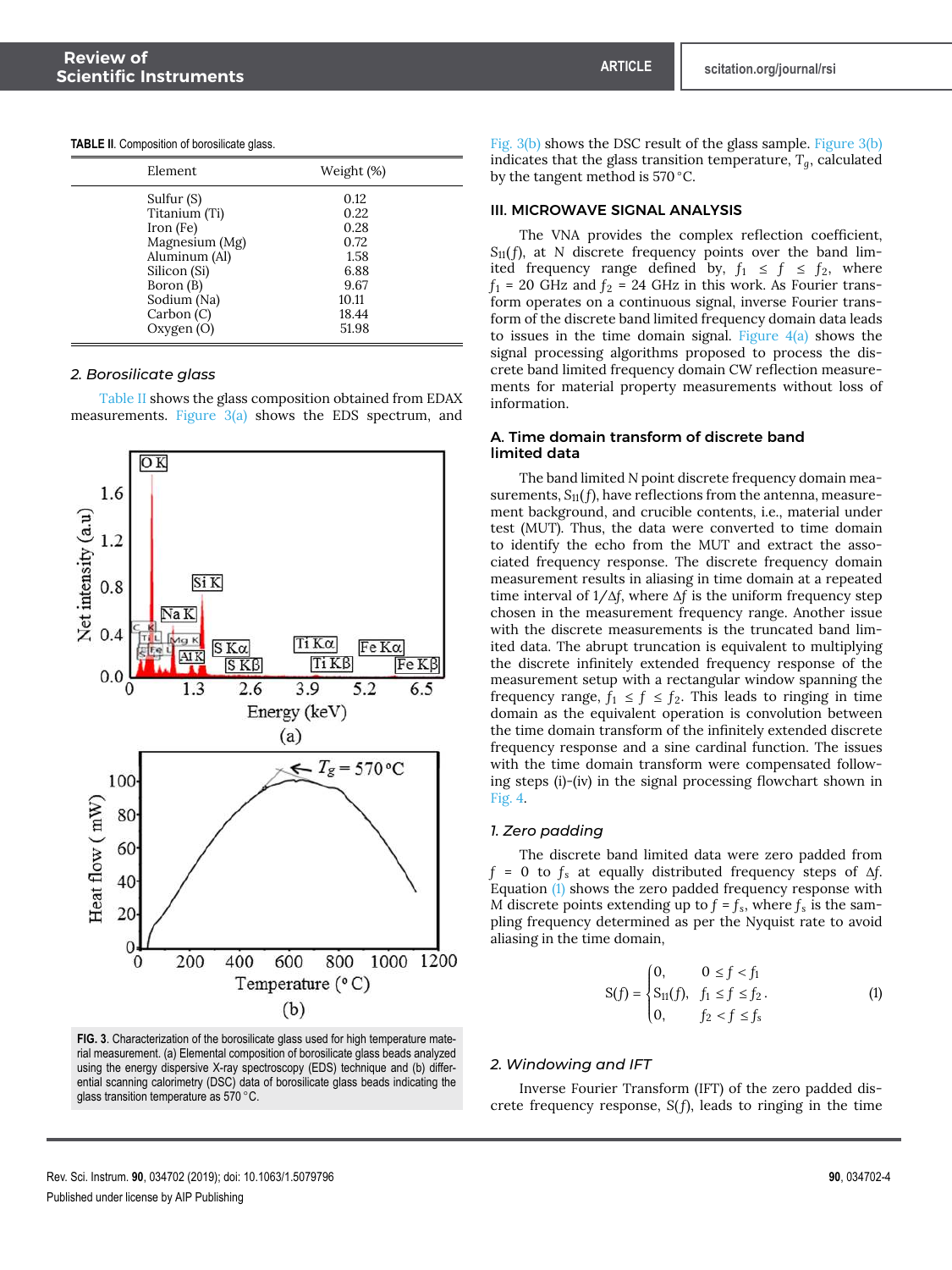



domain signal. The ringing caused by the truncation results in pulse broadening and reduces the ability to resolve the time of arrival of the reflections. Thus, a smooth windowing

function was applied to gradually reduce the frequency response to zero at  $f_1$  and  $f_2$  frequency points. A discrete Kaiser window function with finite support defined by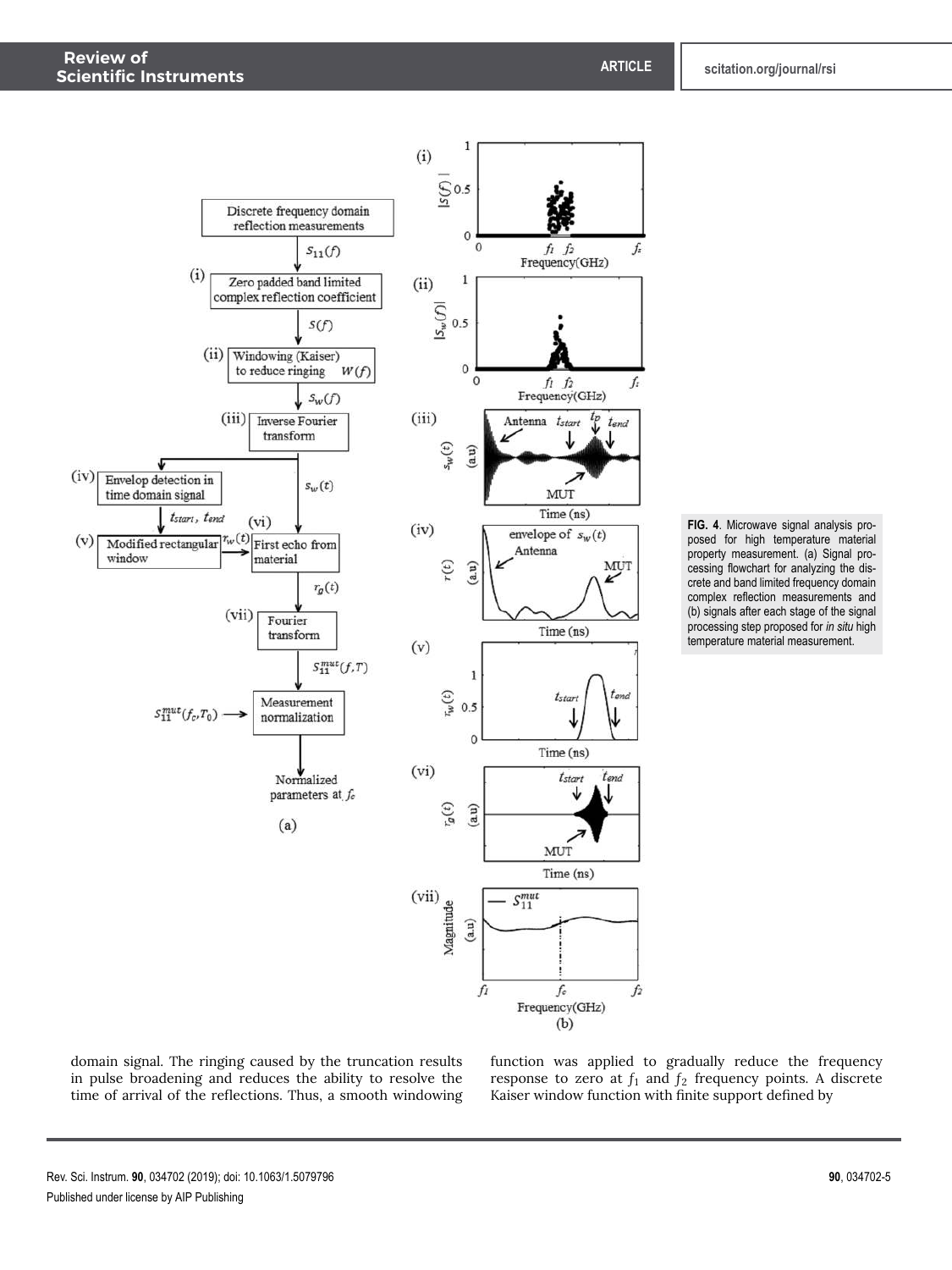$$
W_{11}(k) = I_o \left[ \beta \sqrt{1 - \left(\frac{2k}{N-1} - 1\right)^2} \right] / I_o[\beta], \quad -\left(\frac{N-1}{2}\right) \le k \le \left(\frac{N-1}{2}\right)
$$
\n(2)

was used to smooth the discrete frequency response. In Eq. (2), *I<sup>o</sup>* is the zeroth order modified Bessel function of the first kind and  $\beta$  controls the amplitude of the roll-off at the window start and end, i.e., *f*<sup>1</sup> and *f*2, respectively. The *N* point discrete Kaiser window function in Eq. (2) with  $\beta = 6$  was chosen for the least ringing in time domain. The discrete window function was shifted to center frequency,  $f = f_c$ , and zero padded to a *M* point discrete frequency domain signal,

$$
W(f) = \begin{cases} 0, & 0 \le f < f_1 \\ W_{11}(f), & f_1 \le f \le f_2 \\ 0, & f_2 < f \le f_s \end{cases}
$$
 (3)

The zero padded window function, *W*( *f*), was multiplied point wise with *S*(*f*) to obtain the windowed discrete frequency response,  $S_w(f)$ . The IFT of  $S_w(f)$  yields an alias free signal,  $s_w(t)$  with reduced ringing in the time domain, where *t* denotes the time. The signal after each processing step is illustrated in Fig. 4(b).

#### B. Envelope detection and echo location

The envelope of the *M* point time domain signal,  $s_w(t)$ , was obtained by applying Hilbert transform. The Hilbert transform of  $s_w(t)$  is a complex valued time domain signal given by

$$
H\{s_w(t)\} = \frac{2}{\pi} \sum_{t=0}^{M-1} \frac{s_w(t)}{m-t}; \quad m = 0 \text{ to } M-1. \tag{4}
$$

The magnitude of the Hilbert transform,

$$
r(t) = |H\{s_w(t)\}|,\tag{5}
$$

was used to obtain the envelope of the echoes in the time domain signal, as illustrated in Fig. 4(b). The maxima and minima identified in *r*(*t*) were fed to a peak search algorithm to identify the time of arrival of the echoes in the discrete time domain signal. The location of the peak corresponding to the reflections in the measurement setup is determined by converting the time axis to distance, *d*, using the conversion *d* = *tc*/2, where *c* is the wave velocity in the propagating medium which was set as free space velocity and the corresponding reflected signal be *r*(*d*).

#### C. Time gating and window renormalization

The objectives of time gating are to remove the stationary reflections present in the time domain signal,  $s_w(t)$ , due to impedance discontinuities in wave propagation arising from the antenna and crucible and retain the reflection from the MUT for further processing. Gating in time domain is performed to retain the reflection from the MUT defined over  $t_{start} \leq t \leq t_{end}$  centered at  $t = t_p$ , where  $t_p$  is the time corresponding to the peak of the first reflection from the

MUT extracted from the envelope signal, *r*(*t*). The abrupt discontinuity in the gated time domain signal using a rectangular window function will lead to ringing in the frequency domain. Window re-normalization was implemented in this work to preserve the frequency content of the time gated reflection from the MUT using the following procedure: The signal corresponding to the first reflection from the MUT is time gated using a modified rectangular window function,

$$
r_w(t) = w_R(t) * w_K(t), \qquad (6)
$$

with smooth support on either sides of the time window of interest,  $t_{start} \leq t \leq t_{end}$ , centered at  $t = t_p$ . In Eq. (6),  $w_R(t)$ and  $w_K(t)$  are the time shifted discrete rectangular and Kaiser  $(\beta = 6)$  window functions, respectively, with finite support over [*tstart*, *tend*] and ∗ is the convolution operator. From Fig. 4(b), it can be observed that the modified window function,  $r_w(t)$ , has a flat top with a sharp roll-off at the support end points. This ensures that the frequency content of the gated signal is preserved with the least distortion when transformed to frequency domain. The Fourier transform of the time gated signal,

$$
r_g(t) = s_w(t)r_w(t),
$$
\n(7)

with the least distortion is used to extract the frequency response of the MUT,  $S_{11}^{mut}$ . The effect of windowing in time domain results in weighted response on either sides of the center frequency,  $f_c$ . Thus,  $S_{11}^{mut}$  at the center frequency,  $f = f_c$ , is used for measurement data analysis. The processed measurement,  $S_{11}^{mut}(f_c, T)$ , at a given temperature *T* is normalized with respect to its value at room temperature,  $S_{01}^{mut}(f_c, T_0)$ , to monitor the change in material reflection coefficient with respect to the material temperature.

Figure  $5(a)$  shows the envelope of the reflections gathered by the antenna at room temperature for an empty crucible inside the furnace. The time axis was converted to distance in Fig.  $5(a)$  for  $c = 3 \times 10^8$  m/s. The first maximum corresponds to wave reflection from the antenna-air interface  $(d = 0)$ . The second peak in Fig.  $5(a)$  is due to the antenna internal reflections. The third peak is the wave reflection from the bottom surface of the empty crucible. The reflections from the furnace and the crucible wall are not present in the measurement  $[Fig. 5(a)]$  due to the low side lobe level and Gaussian beam pattern of the corrugated horn antenna. The distance between the antenna aperture and the crucible bottom,  $d = R_e$ , in Fig. 5(a) measured with respect to the antenna aperture is 360.1 mm compared to the physical distance of 360 mm. The difference in the distance between *R<sup>e</sup>* and the peak of the reflection corresponding to the MUT, i.e.,  $d = R_m$ , was used to calculate the level,  $R_l = R_e - R_m$ , of the material inside the crucible. Figure  $5(b)$  shows the unprocessed discrete band limited frequency domain reflection coefficients, *S*11(*f*), for the full measurement window (0–500 mm or 0–3.33 ns) shown in Fig.  $5(a)$  and the processed frequency response,  $S_{11}^{mut}(f)$ , for the time gated reflection from the crucible bottom  $(\vec{R}_e = 270 \text{ to } 450 \text{ mm or } t = 1.8 \text{ ns} - 3 \text{ ns})$  at room temperature,  $T = T_0$ .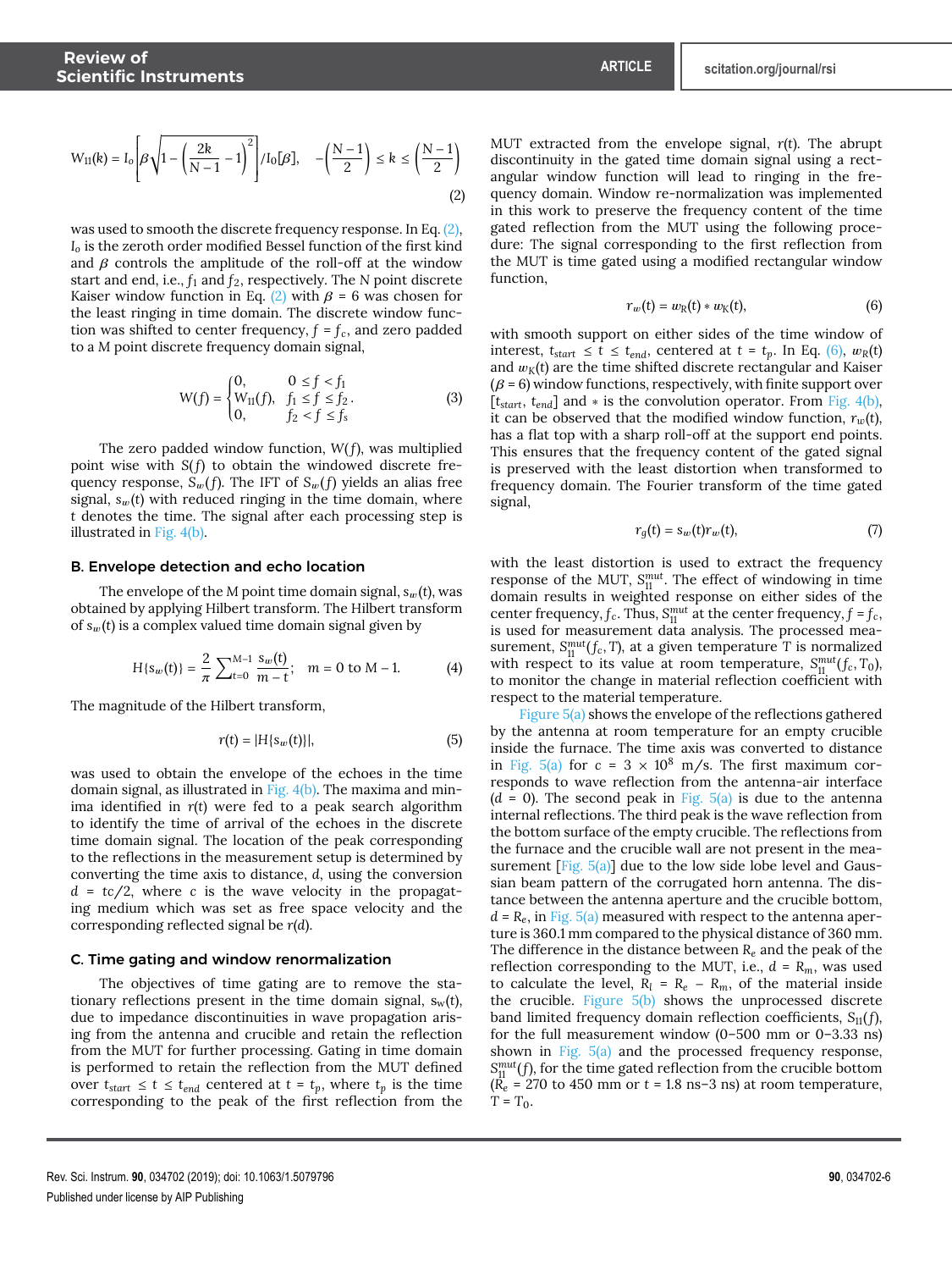

**FIG. 5**. Microwave measurements for an empty crucible at room temperature, *T* = *T*<sup>0</sup> . (a) Envelope of the alias free discrete time domain signal, *r*(*t*), and (b) magnitude of the truncated discrete frequency domain reflection coefficient before  $(\mathcal{S}_{11})$  and after  $(\mathcal{S}_{11}^{mut})$  signal processing. Note:  $\mathcal{S}_{11}^{mut}(f)$  is the frequency content of the time gated wave reflected from the crucible bottom, i.e.,  $r_g(t)$ .  $S_{11}(f)$  is the raw frequency data measured by the VNA for step frequency continuous wave (SFCW) excitation.

## IV. HIGH TEMPERATURE MATERIAL MEASUREMENTS

#### A. Aluminum alloy

Figures  $6(a)$  and  $6(b)$  show the crucible with solidified MUT at room temperature and molten aluminum alloy, respectively. Figure 6(c) shows the temperature measurements of the furnace, MUT, and antenna aperture during *in situ* microwave measurements. From Fig. 6(c), it is clear that the furnace controller reached steady state temperature (TC<sub>1</sub>) of 1075 °C within 1.6 h ( $t = t_1$ ). The air cooled antenna aperture temperature ( $TC_3$ ) and MUT temperature ( $TC_2$ ) reached a steady state temperature of 390 ◦C and 700 ◦C, respectively, within 3.5 hours  $(t_3)$  and continued at steady state for 4.3 h until the furnace was switched off  $(t = t_4)$ .

## *1. Time gated reflection from MUT*

Figure  $7(a)$  shows the time series of the gated time domain signal, *rg*(*d*), processed from the SFCW reflection measurements recorded for 8 continuous hours for aluminum



**FIG. 6**. High temperature processing of aluminum alloy inside a closed furnace. (a) Picture of the solidified aluminum alloy in the crucible at room temperature of  $30^{\circ}$ C captured at time,  $t = 0$  s, (b) molten metal at the end of the heating study captured at time,  $t = t_4$  s, and (c) temperature profile inside the furnace during metal melting recorded by the *in situ* thermocouple sensors.

alloy during the metal melting process. The gated time domain signal in Fig. 7(a) corresponding to the wave reflected by the aluminum alloy indicates a decrease in signal amplitude with an increase in measurement time, in other words, an increase in material temperature. Figure 7(b) shows the absolute level of the metal (*R<sup>l</sup>* ) inside the crucible extracted from the location of the peak,  $t = t_p$ , in Fig. 7(a). The small fluctuation in the material level inside the furnace observed in the beginning  $(t < t_3)$  disappeared once the material reached steady state temperature, i.e.,  $t \ge t_3$ . The average level of the molten aluminum alloy (*R<sup>l</sup>* ) was measured as 110.5 mm at the end of the heating study  $(t = t_4)$ . The level measured by a dip stick at time *t* = *t*<sup>4</sup> was 110 mm.

#### *2. Melting point (Tm)*

The time gated reflection coefficients,  $S_{11}^{mut}(f_c, T)$ , were extracted from the time domain signal,  $s_w(t)$ , following the procedure explained in Sec. III C. Figure 8 shows the relative change in the processed reflection coefficient of the MUT at 22 GHz  $(f_c)$  with respect to room temperature measurement. Measurements are shown for two trials conducted on different days. From Fig. 8, it is clear that there is a sudden change in the normalized reflectivity at 545 ◦C for trial I and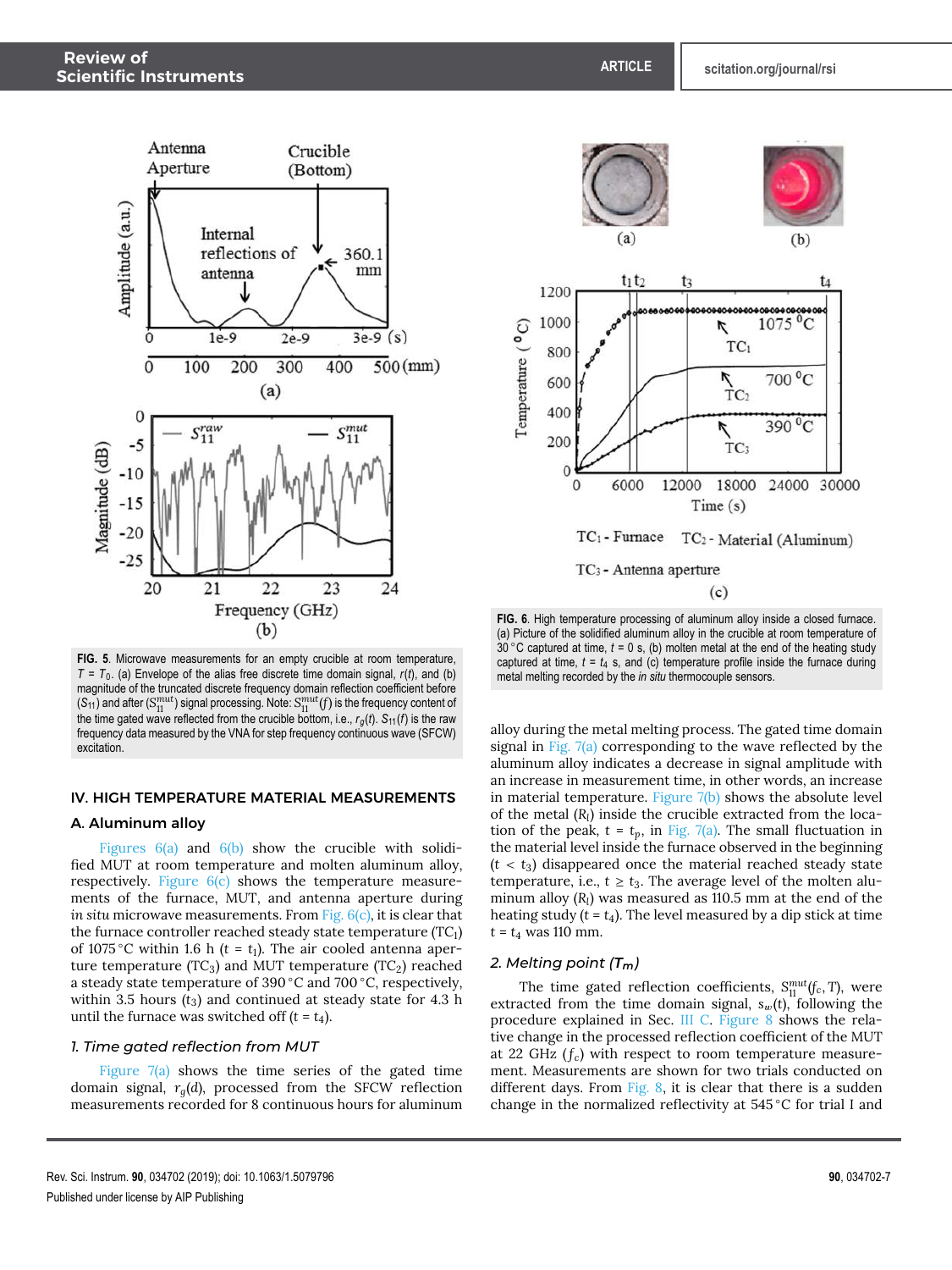

**FIG. 7**. Processed *in situ* microwave measurements for aluminum alloy recorded for 8 continuous hours inside a 1100 °C furnace. (a) Time series of the gated time domain signal, *rg*(*d*) and (b) material level, *R<sup>l</sup>* , extracted from the gated microwave measurements. The magnitude of the gated time domain signal decreased with an increase in material temperature with negligible variation in the level of the molten aluminum.

 $549\textdegree C$  for trial II. The deflection occurred near the melting point of aluminum alloy (*Tm*) which was measured as 560 ◦C in the DSC-TGA analysis.

The relative change in the reflectivity measurements observed in Fig. 8 is due to the change in the conductivity  $(\sigma)$  of the metal alloy with respect to temperature. This phenomenon was confirmed using the low frequency resistivity measurements of pure aluminum (99.99%) reported in the literature.<sup>11</sup> The resistivity ( $\rho = 1/\sigma$ ) data reported by Desai *et al.* are consolidated measurements of different methods like potentiometer methods, AC-bridge, DC-bridge, heating method, and magnetic field methods at different temperatures.<sup>11</sup> Assuming plane wave interaction with the molten metal, the reflection coefficient for the layered 2D half space



**FIG. 8**. Relative change in  $S_{11}^{mut}(f_c, T)$  of aluminum alloy at a center frequency of 22 GHz ( *f <sup>c</sup>* ) processed from the *in situ* microwave reflection measurements inside the closed furnace. The sudden change in the normalized reflectivity near the melting point,  $T_m$ , indicates the material state change from solid to liquid phase.

is given by<sup>12</sup>

$$
\Gamma(f, T) = \frac{\eta(f, T) - \eta_0}{\eta(f, T) + \eta_0}.
$$
 (8)

In Eq. (8),  $η_0$  is the wave impedance in free space (377 Ω) and  $\eta$  is the wave impedance of the metal<sup>11</sup> given by

$$
\eta(f, T) = (1 + j) / \sigma \delta_s,\tag{9}
$$

where  $\delta_s$  is the skin depth related to the material DC electrical conductivity ( $\sigma = 1/\rho$ ) and frequency of operation, f. It was shown by Desai *et al.* that resistivity of pure aluminum suddenly increased at the melting point (660 ◦C). Using Eqs.  $(8)$  and  $(9)$ , it can be shown that the reflectivity of metal will decrease at  $T_m$ . Thus, the sudden change observed in Fig. 8 near the melting point ( $T_m$  = 560 °C) indicates material thermodynamic phase change from solid to liquid state. It is well documented that the melting point<sup>13</sup> and conductivity<sup>14</sup> of metal alloys are influenced by their elemental composition. Thus, the material thermodynamic phase change identified from the processed microwave measurements occurred at a lower temperature of  $560^{\circ}$ C which is the melting point of the aluminum alloy as verified from DSC-TGA data (Fig. 2).

#### B. Borosilicate glass

Figure  $9(a)$  shows the crucible with the glass beads used in this study. Figure 9(b) shows the glass melt at the end of the experiment. Figure 9(c) shows the temperature profile of the furnace, glass, and antenna aperture recorded during the glass melting process. In Fig.  $9(c)$ , the furnace controller reached a steady state temperature (TC<sub>1</sub>) of 1075 °C within 1.3 h ( $t_1$ ). The air cooled antenna aperture (TC<sub>3</sub>) and glass (TC<sub>2</sub>) reached a steady state of 400 ◦C and 725 ◦C, respectively, within first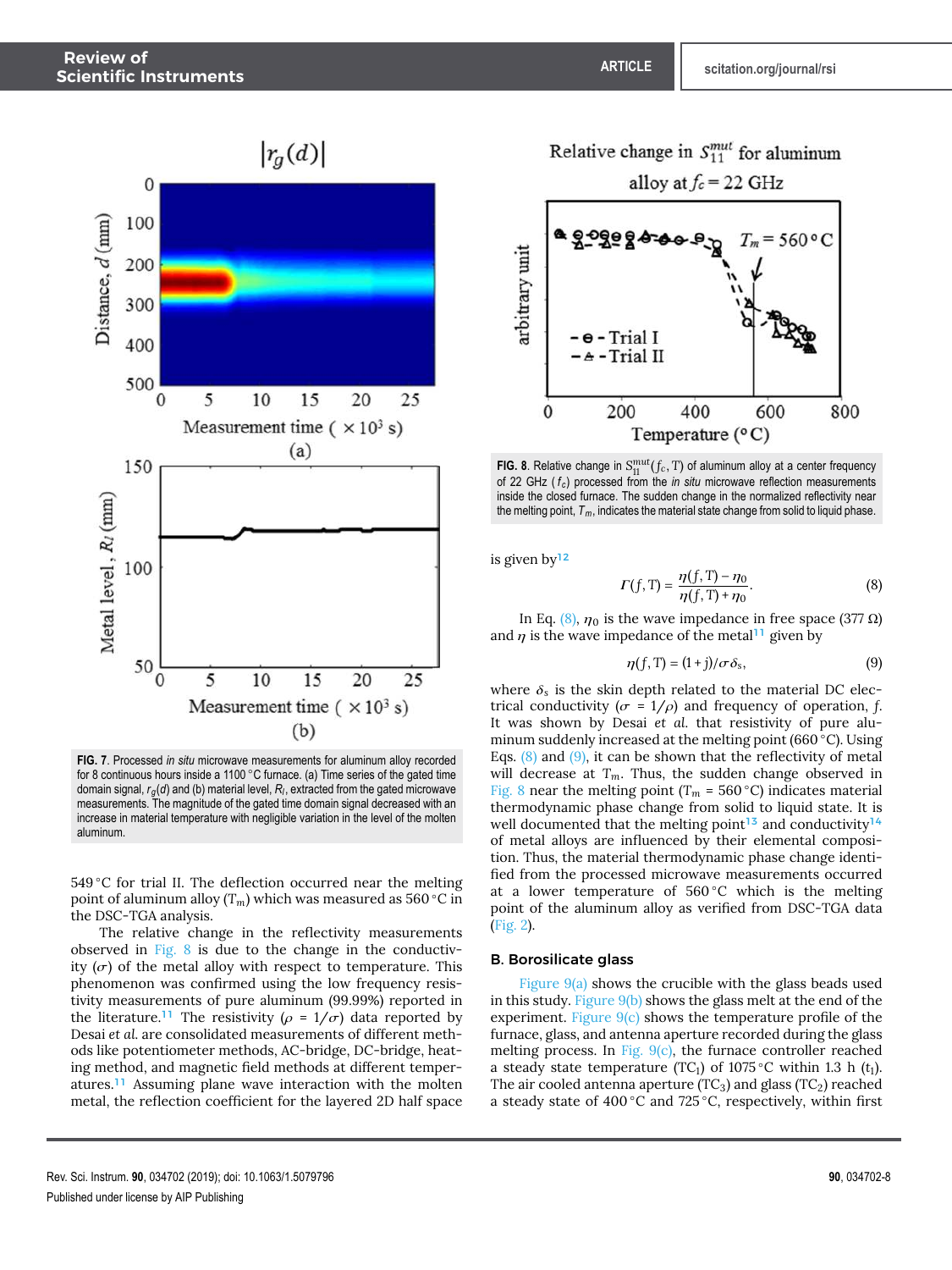

**FIG. 9**. High temperature processing of borosilicate glass beads in a closed furnace. (a) Picture of the glass beads in the crucible at room temperature of 30 ◦C captured at time *t* = 0 s, (b) molten glass at the end of the heating study captured at time  $t = t_4$  s, and (c) temperature profile inside the furnace during glass melting recorded by using the *in situ* thermocouple sensors.

3 h (*t*3) and remained at steady state for 4.8 h until the furnace was switched off  $(t_4)$ . Figure  $9(c)$  confirms that the glass was in the molten state for time  $t \geq t_3$ .

#### *1. Time gated reflection from MUT*

Figure  $10(a)$  shows the time series of the gated time domain data, *rg*(*d*), processed from the *in situ* microwave reflection measurements, *S*11( *f*), of borosilicate glass recorded inside the closed furnace. Figure  $10(b)$  shows the average level of glass (*R<sup>l</sup>* ) in the crucible during the melting process extracted from the signal peak of  $r<sub>q</sub>(d)$ . Large variation in the location of the reflected signal peak from the MUT, *R<sup>l</sup>* , was observed in the beginning  $(t < t_2)$  due to the release of air bubbles trapped in between the glass beads. The fluctuations in the glass surface  $(R_m)$  disappeared as the glass temperature increased more than the  $T_q$  measured in DSC-TGA analysis. The average level of the glass melt, *R<sup>l</sup>* , inside the crucible was measured as 35.7 mm for  $t > t_3$  which agreed with the dip stick measurement of 35 mm recorded at the end of the heating study  $(t = t_4)$ .

## *2. Glass transition temperature (Tg)*

Figure 11 shows the normalized time gated reflection coefficient,  $S_{11}^{mut}(f_c,T)$ , of borosilicate glass extracted from the



**FIG. 10**. Processed *in situ* microwave measurements of borosilicate glass recorded for 8 continuous hours inside the 1100 ◦C furnace. (a) Time series of the gated time domain signal, *rg*(*d*), and (b) material level, *R<sup>l</sup>* , extracted from the gated microwave measurements. The magnitude of the gated time domain signal increased with an increase in material temperature with negligible variation in the level of the molten glass at the end of the 8 h heating study.

*in situ* microwave reflection measurements, *S*11( *f*), recorded during the melting process. From Fig. 11, it is clear that there is an abrupt change in the reflected field strength at 566 ◦C for trial I and 574 ◦C for trial II. The glass transition temperature of glass matrices occurs before crystallization and melting processes.<sup>15</sup> Thus, based on DSC-TGA analysis, the observed change in the processed reflection measurements was identified as the glass transition temperature (*Tg*) for two trials carried out on different days.

Unlike metals, the conductivity of glass matrices increases with an increase in temperature.<sup>16-18</sup> Glass conductivity measurements reported by Maji *et al.*<sup>17</sup> indicated that the electrical conductivity  $(\sigma)$  of borosilicate glass suddenly increased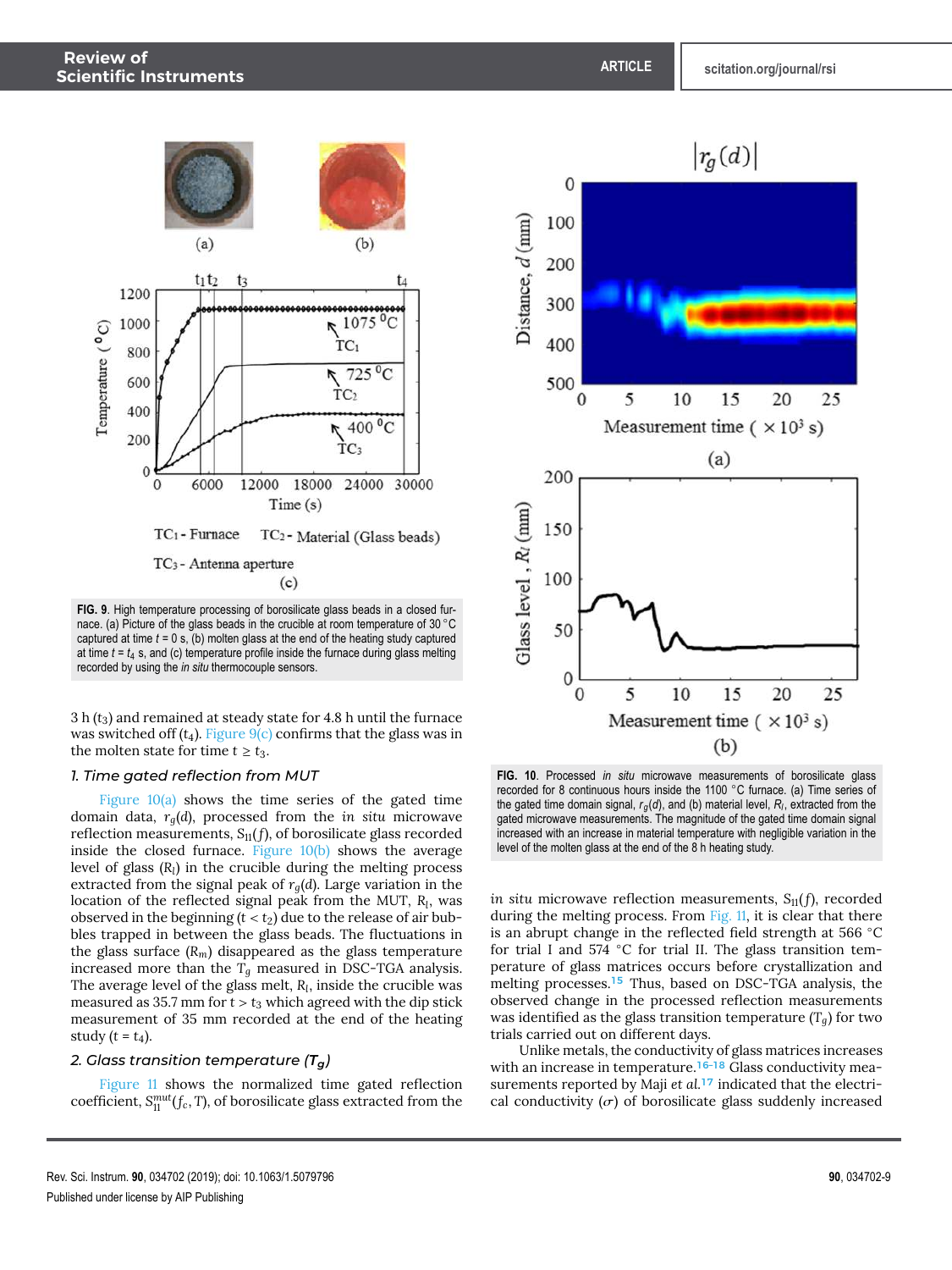



**FIG. 11**. Relative change in  $S_{11}^{mut}(f_c,T)$  of borosilicate glass at a center frequency of 22 GHz ( *f <sup>c</sup>* ) processed from the *in situ* microwave reflection measurements inside the closed furnace. The sudden increase in the normalized reflectivity near the melting point, *Tm*, indicates the material state change from solid to liquid phase.

at 530 ◦C which was reported as the glass transition temperature for the analyzed glass matrix composition. The wave impedance of a dielectric material such as glass is related to its electrical conductivity by<sup>12</sup>

$$
\eta = \frac{j\omega\mu}{\gamma},\tag{10}
$$

where  $\gamma = \sqrt{j\omega\mu\sigma - \omega^2\mu\epsilon}$  is the complex wave propagation constant,  $\mu$  is the magnetic permeability of the glass matrix, and  $\omega$  is the angular frequency. It is also reported that the variation in the dielectric constant of the borosilicate glass matrix with temperature is relatively small.<sup>19</sup> From Eqs.  $(8)$  and  $(10)$ , and the literature on high temperature measurements of glass, it is concluded that the reflectivity (Γ) of borosilicate glass is significantly influenced by the conductivity  $(\sigma)$  variation with temperature. Thus, it was concluded that the abrupt change in Fig. 11 denotes  $T_q$  of the glass matrix. The glass transition temperature identified from the time gated processed microwave measurements agreed with the DSC-TGA measurement (*T<sup>g</sup>*  $= 570 \degree C$ ) shown in Fig. 3(b).

## V. SUMMARY

Several studies are reported in the literature for coupon level measurement of high temperature material properties. Such laboratory scale measurement techniques are not suited for industrial furnaces. Very few studies are reported for bulk material measurements in industrial scale furnace using electromagnetic waves. The most relevant ones are the work reported by Woskov *et al.*<sup>3</sup> and Pieraccini *et al.*<sup>4</sup> The contact type millimeter wave measurement technique reported by Woskov *et al.* needs frequent replacement of the sensor due to material and vapour deposition inside the sensor and has a poor signal to noise ratio. The non-contact microwave based active measurement technique reported by Pieraccini *et al.* uses the interferometry principle for measuring only the change in the level of molten glass. Furthermore, this technique gives ambiguous measurement when the change in the material level is more than one half of the wavelength. In this work, we have used a compact (52 mm diameter) air cooled

|  |  | <b>TABLE III</b> . Comparison of <i>in situ</i> methods proposed for high temperature process parameter measurement inside the furnace. |
|--|--|-----------------------------------------------------------------------------------------------------------------------------------------|
|  |  |                                                                                                                                         |

|                                         | Methods                                          |                                                                                               |                                                                                                                                                     |                                                                          |  |
|-----------------------------------------|--------------------------------------------------|-----------------------------------------------------------------------------------------------|-----------------------------------------------------------------------------------------------------------------------------------------------------|--------------------------------------------------------------------------|--|
| Particulars                             | Thermocouple <sup>20</sup>                       | Ultrasound                                                                                    | Microwave/millimeter wave                                                                                                                           | This work                                                                |  |
| Material parameters                     | • Absolute level<br>$\bullet$ Temperature        | $\bullet$ Absolute level <sup>1</sup><br>• Mechanical<br>properties <sup>5</sup>              | $\bullet$ Level change <sup>4</sup><br>• Temperature, emissivity,<br>and density <sup>3</sup><br>• Absolute level <sup>9</sup>                      | • Absolute level<br>• Melting point<br>• Glass transition<br>temperature |  |
| Non-contact                             | N <sub>o</sub>                                   | $\text{No}^{1,5}$                                                                             | $\text{No}, \frac{3}{9}$ yes <sup>4,9</sup>                                                                                                         | Yes                                                                      |  |
| Sensing element                         | Linear thermocouple<br>array inside a thermowell | Waveguide <sup>5</sup>                                                                        | Dielectric waveguide <sup>3</sup> and<br>conical horn antenna <sup>4</sup><br>Dielectric rod antenna <sup>9</sup>                                   | Corrugated horn antenna                                                  |  |
| Working principle                       | Resistance change<br>in metal junction           | Time of flight<br>of reflected wave                                                           | Passive MMW radiation <sup>3</sup><br>and phase of SFCW reflection <sup>4</sup><br>Complex SFCW reflection <sup>9</sup>                             | Complex SFCW reflection                                                  |  |
| Furnace temperature                     | 890-1350 °C                                      | 246 °C, 1200 °C <sup>5</sup>                                                                  | $1200 °C^3$<br>1300 °C <sup>4</sup><br>Not demonstrated <sup>9</sup>                                                                                | $1100^\circ$ C                                                           |  |
| Measurement range<br>inside the furnace | Depends on array<br>configuration                | Range: determined<br>by waveguide length <sup>1</sup><br>Level: $0.3\%$ accuracy <sup>1</sup> | Not applicable. <sup>3,a</sup><br>Minimum range: $0.5 \text{ m}^4$<br>Level change: $0.5$ mm accuracy <sup>4</sup><br>Not demonstrated <sup>9</sup> | Minimum range: $0.25 \text{ m}^{10}$<br>Level: 0.1 mm accuracy           |  |

<sup>a</sup>Range is not applicable for this contact type waveguide sensor.<sup>3</sup>